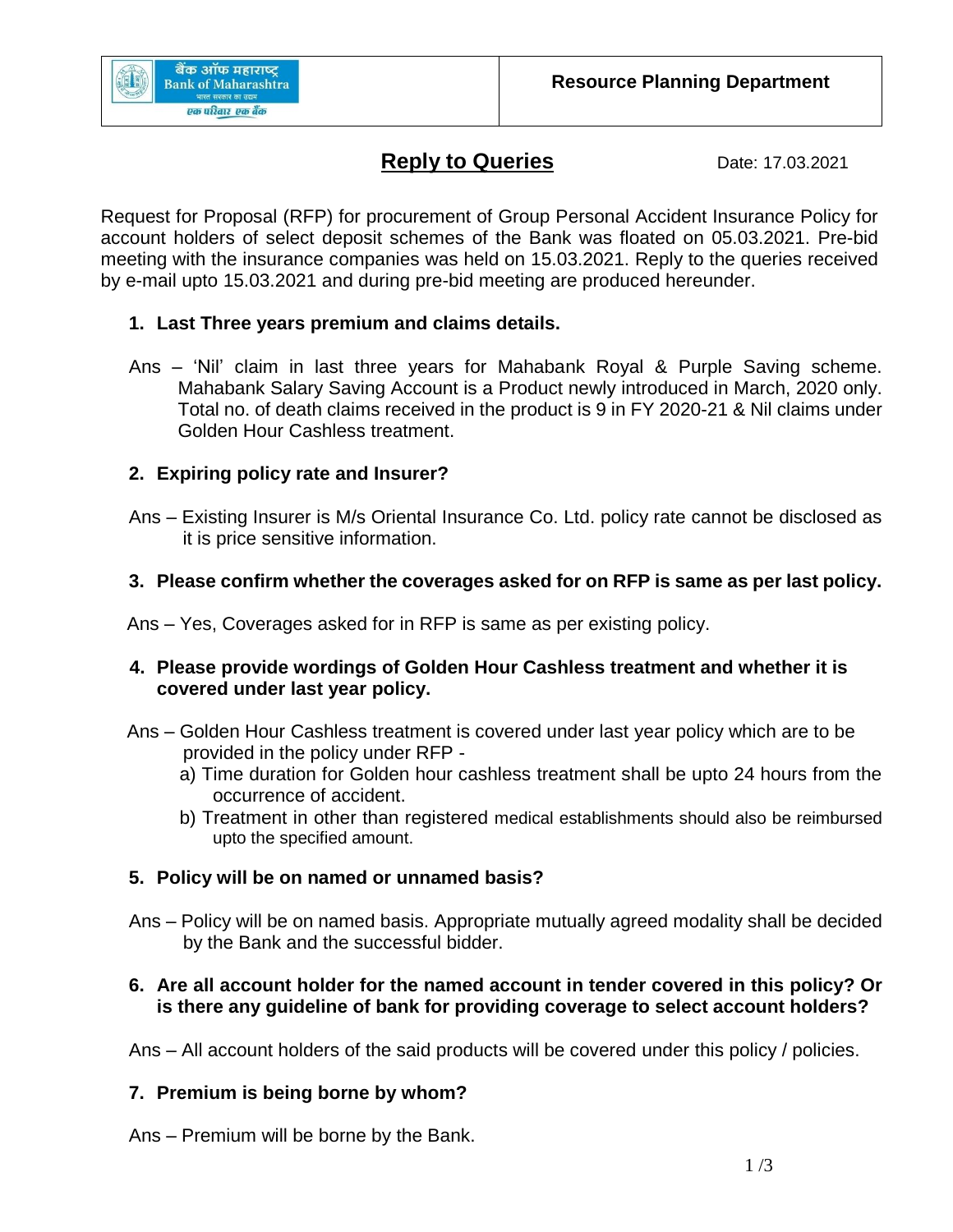

#### **8. Location of account holders?**

Ans – PAN India.

- **9. Will the policy cover defence / police personnel? If yes, will on duty cover be provided?**
- Ans Yes, the policy will cover defense / police personnel and on duty cover to be provided. As of 03.03.2021, out of 1,12,460 accounts under Mahabank Salary A/C scheme, less than 500 accounts were of defense / Police Personnel.

#### **10. In case of claim documentation, if post-mortem is not conducted, then what documents are proposed to be acceptable?**

Ans - If post-mortem is not conducted then certificate issued by competent authority to declare a person dead due to an accident as per law of the land shall be acceptable.

#### **11.Please confirm last 3 years claim experience in below format.**

Ans –

| 1.) Mahabank Royal & Purple Saving |
|------------------------------------|
|------------------------------------|

|         |                                    | Claim from 2018 - 2021 |     |               |     |                  |     |  |  |
|---------|------------------------------------|------------------------|-----|---------------|-----|------------------|-----|--|--|
| Policy  | Premium                            | Claim lodged           |     | claim settled |     | claim Repudiated |     |  |  |
| Period  | collected                          | No.                    | Amt | No.           | Amt | No.              | Amt |  |  |
| 2018-19 | Price sensitive                    | Nil                    | Nil | Nil           | Nil | Nil              | Nil |  |  |
| 2019-20 | information<br>cannot be<br>shared | Nil                    | Nil | Nil           | Nil | Nil              | Nil |  |  |
| 2020-21 |                                    | Nil                    | Nil | Nil           | Nil | Nil              | Nil |  |  |

#### 2.) Mahabank Salary Saving Account

|         |                     | Claim from 2018 - 2021   |              |               |     |                  |     |  |  |
|---------|---------------------|--------------------------|--------------|---------------|-----|------------------|-----|--|--|
| Policy  | Premium             |                          | Claim lodged | claim settled |     | claim Repudiated |     |  |  |
| Period  | collected           | No.                      | Amt          | No.           | Amt | No.              | Amt |  |  |
| 2018-19 | Price sensitive     |                          |              |               |     |                  |     |  |  |
| 2019-20 | information         | Product was not in offer |              |               |     |                  |     |  |  |
| 2020-21 | cannot be<br>shared | 9                        | 40 lacs each | Nil           | Nil | Nil              | Nil |  |  |

#### **12. Broker will be available on the policy.**

Ans- Broker(s) will be available on the policy.